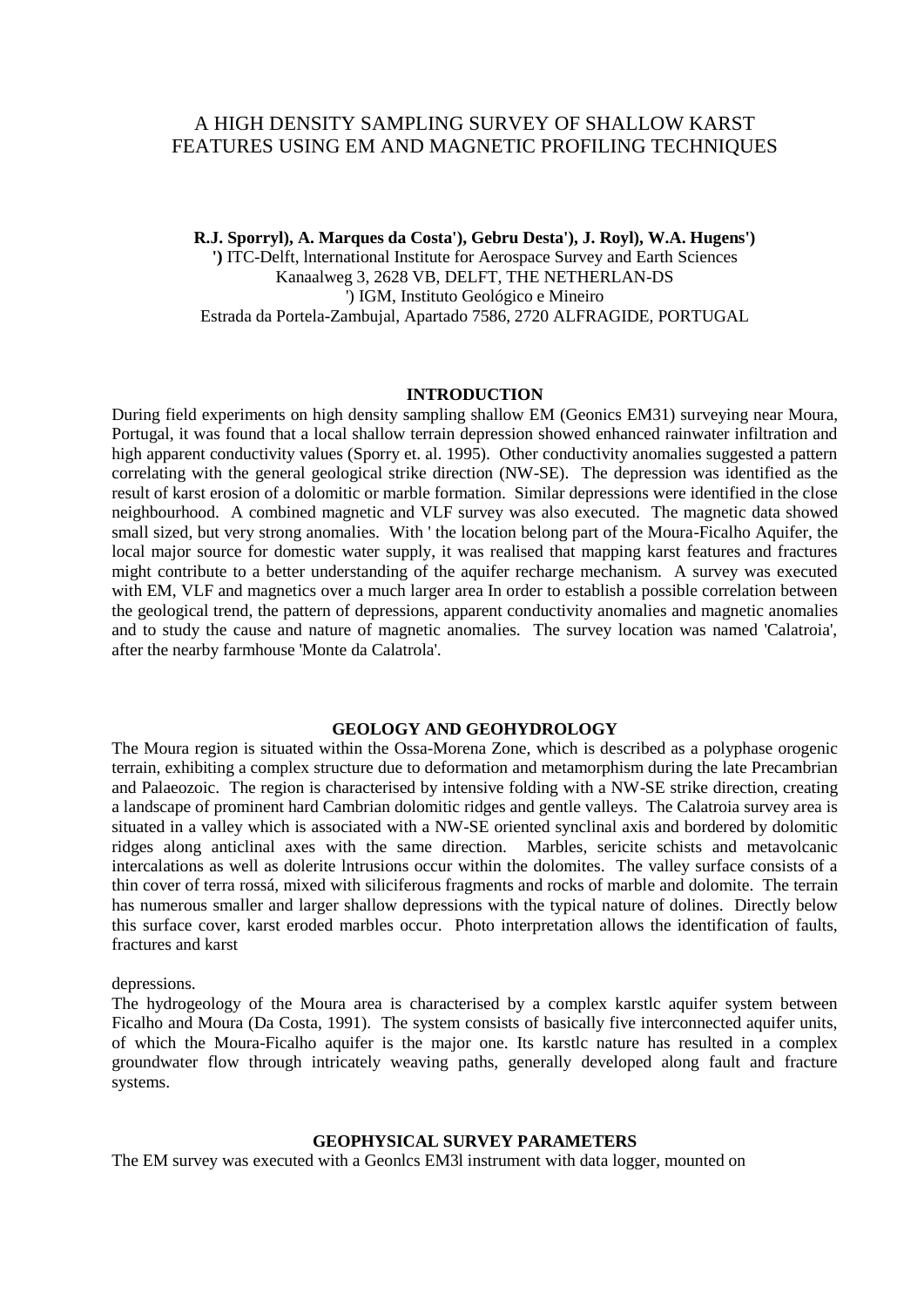a non-conductive vehicle along profile lines in an E-W direction. Line spacing of 10 m and station intervals of I m were used, in order to allow highly detailed mapping of lateral conductivity variations. To speed up the survey progress part of the area was surveyed with a second instrument at a sampling interval of 5 m. A total of 42 km was surveyed, of which 30 km with an interval of I m. The highest daily production using this technique was 8 km, unfortunately limited by the storage capacity of the available data logger.

Magnetic total field and VLF data were collected with an EDA Omni Plus instrument along the same grid, but with a N-S survey direction and a station interval of 10 m, resulting in a I O x l O m grid. A total of 24 line km of this data was surveyed.

#### **DATA PROCESSING AND INTERPRETATION**

#### EM3l survey

The raw apparent conductivity data were corrected for anomalous values (spikes). A level correction of 9 mS/m was applied to the data recorded with the digital instrument to remove negative apparent conductivities at locations with very low conductivities and to tie the levels of both instruments. After regridding to 2.5 m and smoothing with a 3\*3 Hanning filter, the apparent conductivity contour map of Figure 1 was produced. The contour interval is 5 mS/m. Generally, the conductivity map suggests a shallow paleokarst topography covered and infilled with relative conductive (terra rossa) material. Such a paleokarst topography can be observed in an abandoned small open pit mine near Vila Ruiva, some 8 km SE from the Calatroia location. The results show variations from I to 60 mS/m or more, in places varying from 20 to 50 mS/m over a distance of 20 m. The highest conductivities are concentrated in the lower part of the valley. The pattern of apparent conductivity clearly demonstrates a NWSE trend, suggesting fracturing in this direction. Also lineaments in other directions can be recognised: a line-up of conductive lows can be observed between positions ON-4OOW and 25ON-2OOE with a WSW-ENE direction which -correlates with a pattern of shallow depressions. Another line-up is observed between l6ON-5OOW and 44ON-l2OW with a SWNE direction correlating with a lineament on the aerial photographs. Presentation of this data in greyshading with artificial illumination (not shown) enhances this pattern and also suggests horizontal displacement along these lineaments. In effect, it is surprising to see how many shallow structural features can be observed with this relative simple EM technique.

Statistically a large number of depressions coincide with relative high conductivities, but also depressions at or near locations with low conductivities can be noticed and an absolute unique relationship can not be established between depressions and apparent conductivity levels. This is not surprising, considering the nature of karst development, in which cavities can be infilled with erosion material or remain fairly 'clean' from infills.

At the scale of the conductivity map, the advantage of l m sampling can not be demonstrated and resampling the data at 5 m intervals does not produce significant differences In the mapping results. However, if the I m sampled data is mapped at a much smaller scale (IOO x 100 m), a high degree of detailing can be observed. Unfortunately, these results can not be presented within the context of this short note.

#### VLF survey

This method was applied to investigate the consistency of the conductive zones at larger depths than the EM3l (6.5 m) can offer. Data was collected using a 24 kHz transmitter (NAA, Maine USA). A six point Hjelt filter was applied to produce current density maps at 10 and 20 m 'depth' (depth of current distribution equal to sampling interval). The results again demonstrate a conductivity pattern with a main NW-SE orientation, correlating with the results of the EM3l survey. Generally the areas with high current density are smaller than for the EM3 I, but this is not surprising: conductive karst infill may vary at larger depths. Also it can be noticed that the areas of high current density (at larger depth) are slightly shifted with

respect to EM3l data, which is not contradictory to the apparent random distribution of karst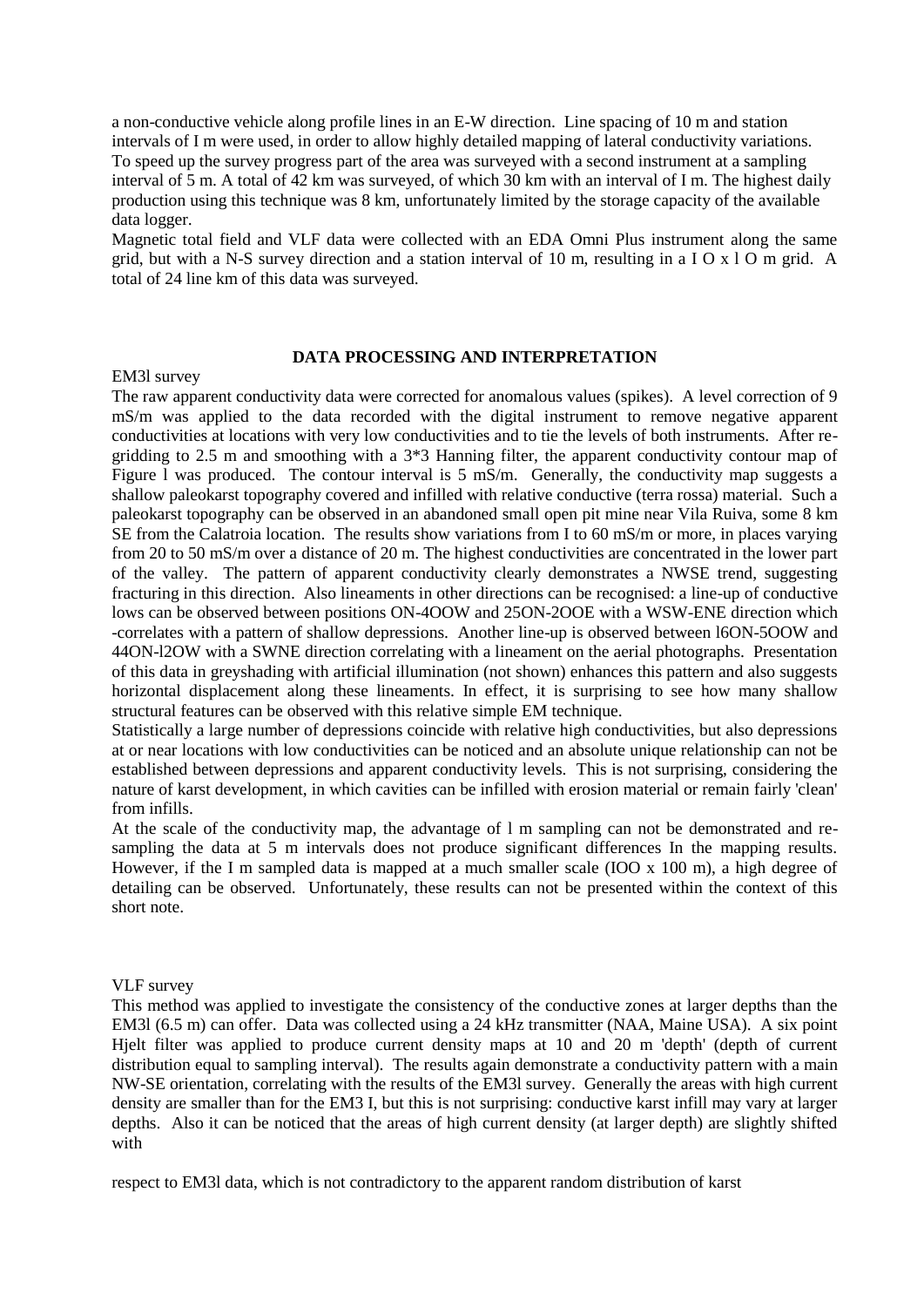erosion. An example of VLF data is not shown in this note.

#### Magnetic survey

After applying diurnal corrections, maps were generated to study the pattern of anomalous zones in the area. The total field intensity map (not shown) demonstrates a surprisingly large number of isolated and clustered anomalies, in patters confirming particularly those of the EM3l survey. Anomalies with amplitudes as high as 160 to 300 nT and with wave lengths of 50 to 140 m can be observed. A 3-D analytical signal map was generated to remove the ambiguous dipolar nature of the anomalies and to map the actual positions of magnetic contacts. The result is presented in Figure 2. The SW-NE striking lineament which could be observed In the EM3l data is also present in this data, as well as the WSW-ENE lineament. In the south-western part a NW-SE trend can be observed, which is shifted with respect to the earlier observed NW-SE conductivity trend. Generally a coincidence of low apparent conductivity zones and positions of magnetic contacts can be observed. Consistently, the correlation between depressions and magnetic anomalies is less obvious. Four depressions are located within the south-western cluster, one depression coincides directly with an anomaly, four depressions are located at the boundary of analytic signal anomalies and four depressions are located outside anomalies. This signifies by no means that there is no significant correlation: it is very well possible that dipping faults and fractures will offset the position of magnetic bodies with respect to the surface position of EM3l conductivities and the surface expression of lineaments from photo interpretation. Modelling of individual anomalies show for all of them generally a shallow depth of l to 6 m to the top of the body. However, some of them have a limited depth extension, while for others the depth extension can not be given (infinite depth). Although this may be consistent with the general geological situation, which allows for meta-volcanic intercalations as well as dolerite intrusions along zones of weakness, it delimits a conclusion which correlates unambiguously magnetic anomalies with lineaments as zones of weakness.

#### **SUMMARY AND CONCLUSIONS**

The combination of EM conductivity mapping, VLF and magnetic surveying has resulted in the identification of a number of lineaments in a karstic terrain, which could not be identified on the basis of photo interpretation and the mapping of dolines in the field. Generally the positions of dolines correlate with (much larger) zones of high apparent conductivities. The magnetic anomalies correlate very well with zones of low apparent conductivities, indicating a typical different lithological composition. The VLF method confirmed the continuation of the conductivity trend at larger depths.

Considering that karst erosion largely takes place along fractures and faults and that infiltration of precipitation will mostly be along these features, it can be concluded that the survey has made a significant contribution to the identification of major zones of aquifer recharge. Mapping of these zones at a larger scale could contribute to a better control in groundwater modelling.

#### **REFERENCES**

- **1.** Da Costa, A.M., 1991. Sistemas Aquiferos da Regiao de Moura: Comun. Serv. Geol. Portugal , 77, 133-146.
- 2. Sporry, R.J. , Roy, J. , Hugens, W.A. and Sibhat, N., 1995. High Resolution Geophysical Sensing and Imaging: Proceedings of the EEGS, European Section, Sept. 1995, pp 312315.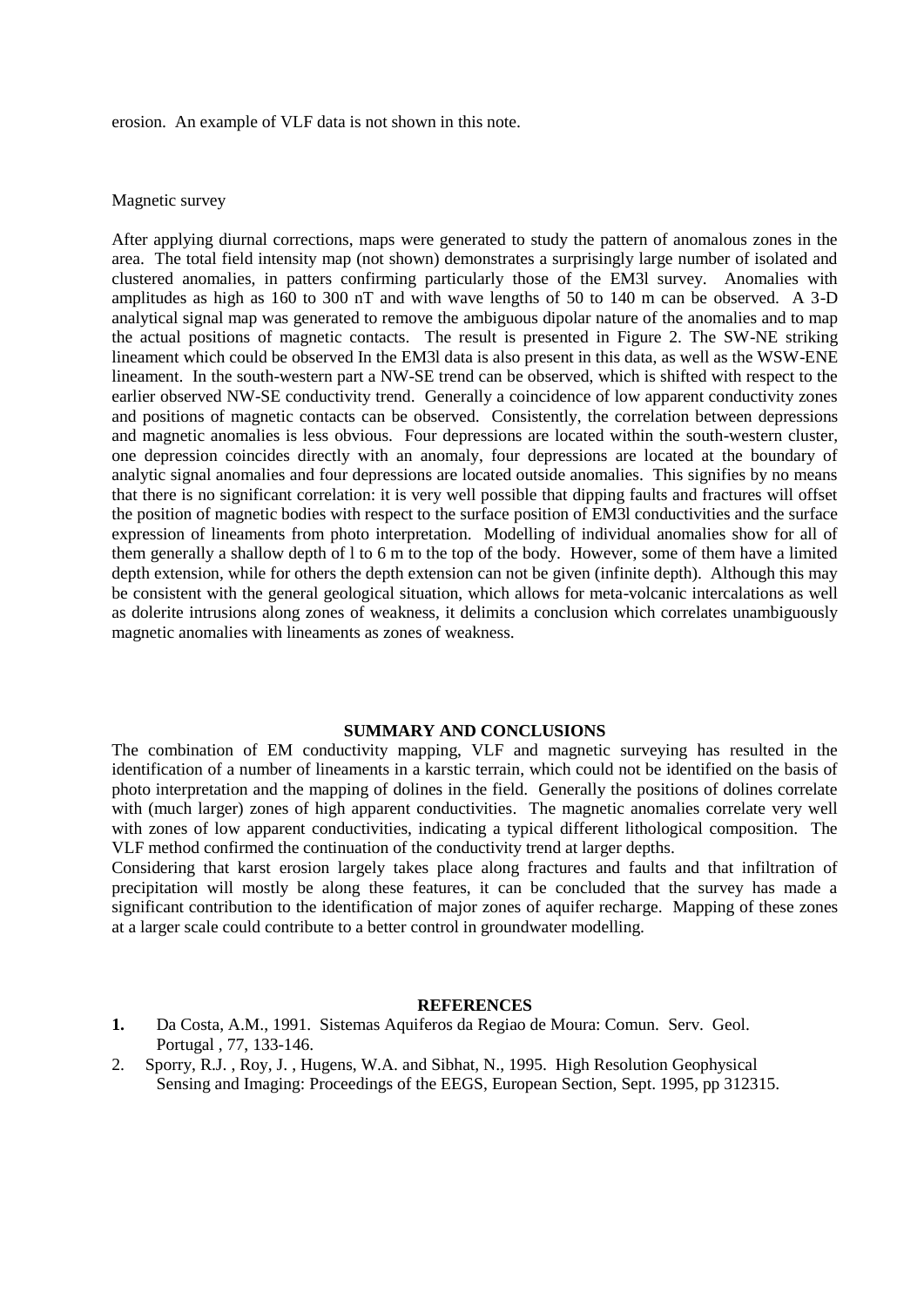

Figure 1: Apparent conductivity contour map. Solid lines represent interpreted lineaments.



Figure 2: 3-D analytic signal map of the total magnetic field. Lineaments correlate particularly with low conductive zones.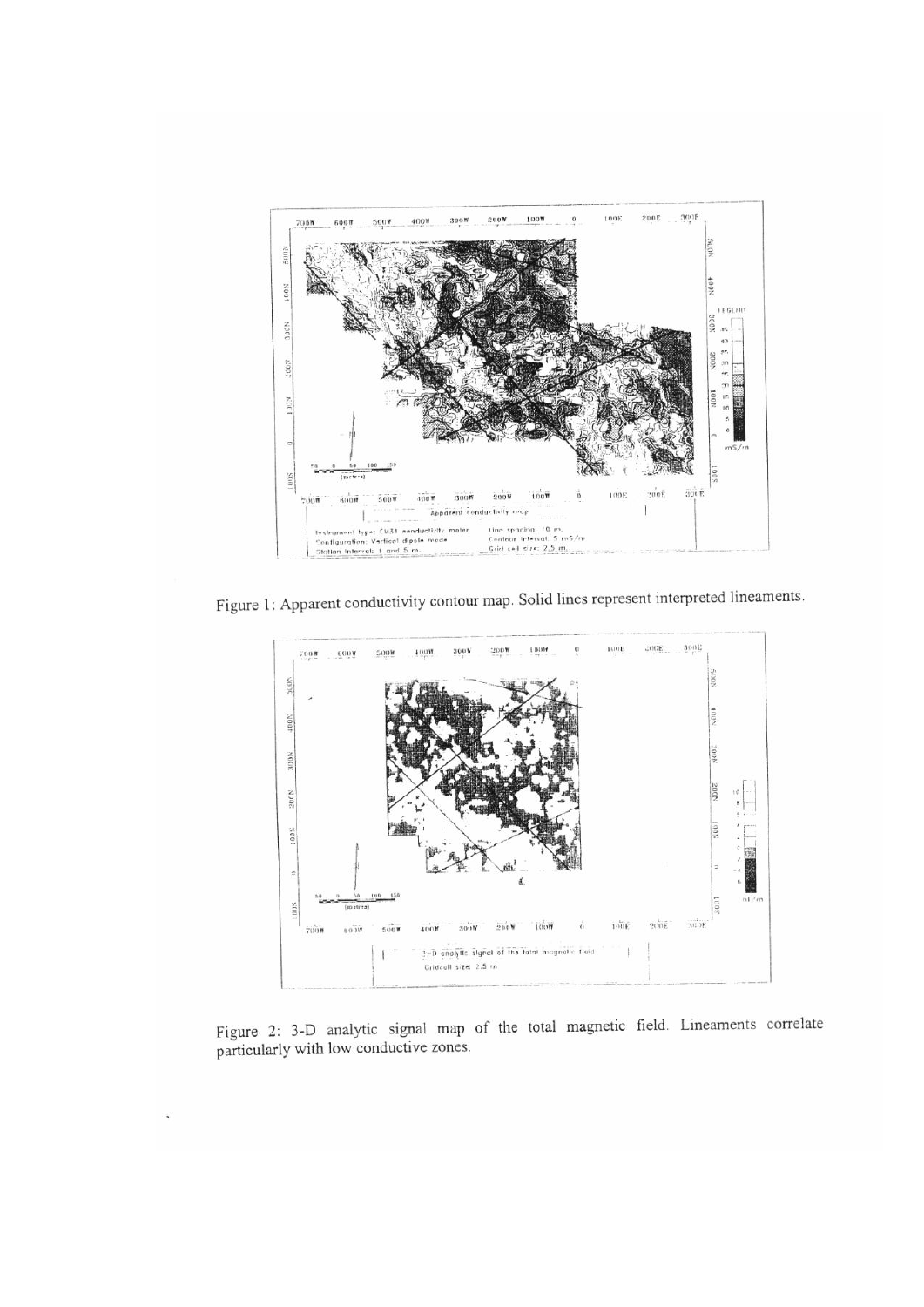

 $\lambda$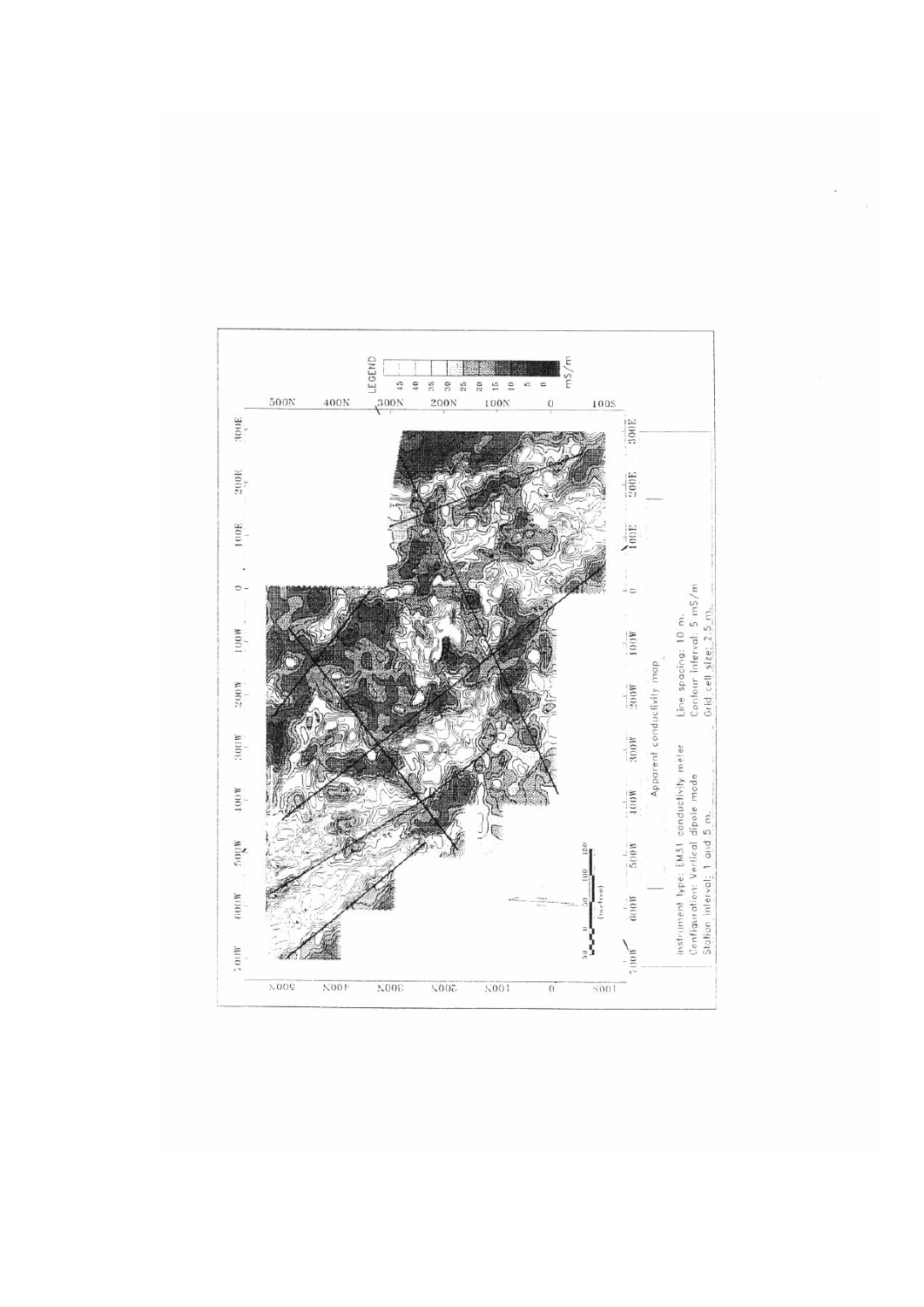

 $\hat{\boldsymbol{\epsilon}}$